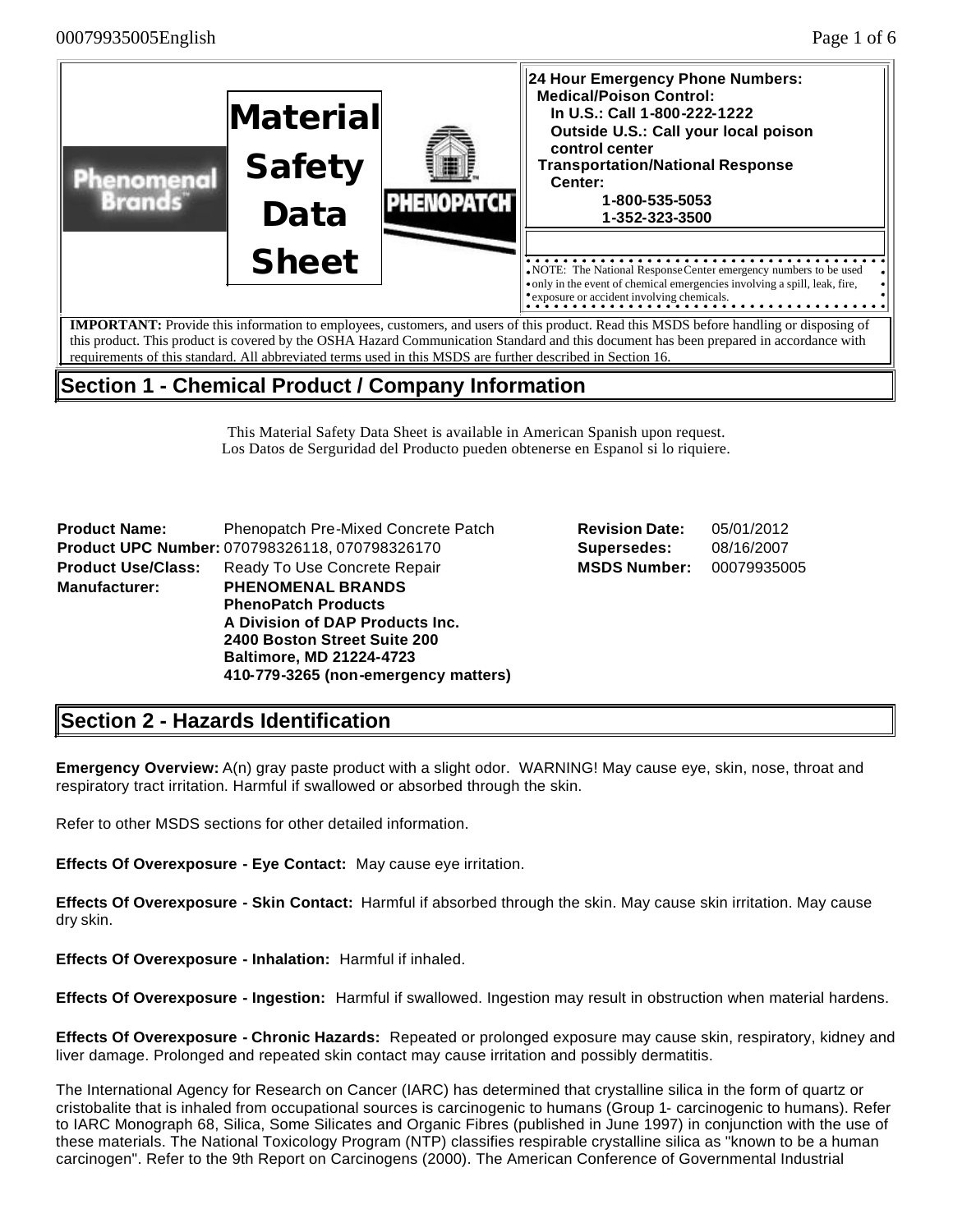#### 00079935005English Page 2 of 6

Hygienists (ACGIH) classifies crystalline silica, quartz, as a suspected human carcinogen (Group A2). Breathing dust containing respirable crystalline silica may not cause noticeable injury or illness even though permanent lung damage may be occurring. Inhalation of dust may have the following serious chronic health effects: Excessive inhalation of respirable dust can cause pneumoconiosis, a respiratory disease, which can result in delayed, progressive, disabling and sometimes fatal lung injury. Symptoms include cough, shortness of breath, wheezing, non-specific chest illness and reduced pulmonary function. Smoking exacerbates this disease. Individuals with pneumoconiosis are predisposed to develop tuberculosis. There is some evidence that breathing respirable crystalline silica or the disease silicosis is associated with an increased incidence of significant disease endpoints such as scleroderma (an immune system disorder manifested by fibrosis of the lungs, skin and other internal organs) and kidney disease.

#### **Primary Route(s) Of Entry:** Skin Contact, Skin Absorption, Inhalation

**Medical Conditions which May be Aggravated by Exposure:** Asthma and asthma-like conditions may worsen from prolonged and repeated exposure.

#### **Carcinogenicity:**

| No.        | Aemica'<br>vame                          | $\alpha$ $\alpha$ th             | лстт           | $\mathbf{D}$            | ATTEL<br>.             |
|------------|------------------------------------------|----------------------------------|----------------|-------------------------|------------------------|
| 14808-60-7 | Silica.<br>:vstalline<br>$\alpha$ rszetc | i human carcinogen.<br>Suspected | ∟isted.<br>Not | Carcinogenic to humans. | Know'<br>i carcinogen. |

### **Section 3 - Composition / Information On Ingredients**

| <b>Chemical Name</b> | <b>CASRN</b> | Wt%          |
|----------------------|--------------|--------------|
| Silica, crystalline  | 14808-60-7   | $30 - 60$    |
| Limestone            | 1317-65-3    | $10 - 30$    |
| Kaolin               | 1332-58-7    | $\mathbf{1}$ |

### **Section 4 - First Aid Measures**

**First Aid - Eye Contact:** In case of contact, immediately flush eyes with large quantities of water for at least 15 minutes until irritation subsides. Get medical attention immediately.

**First Aid - Skin Contact:** Remove and wash contaminated clothing. Wash off immediately with soap and plenty of water.

**First Aid - Inhalation:** If inhaled, remove to fresh air. If breathing is difficult, leave the area to obtain fresh air. If continued breathing difficulty is experienced, get medical attention immediately.

**First Aid - Ingestion:** If swallowed, DO NOT INDUCE VOMITING. Get medical attention immediately.

**Note to Physician:** None.

**COMMENTS:** If over-exposure occurs, call your poison control center at 1-800-222-1222.

### **Section 5 - Fire Fighting Measures**

**Extinguishing Media:** Carbon Dioxide, Dry Chemical, Foam, Water Fog

**Unusual Fire And Explosion Hazards:** No special protective measures against fire required.

**Special Firefighting Procedures:** Wear self-contained breathing apparatus pressure-demand (NIOSH approved or equivalent) and full protective gear. Use water spray to cool exposed surfaces.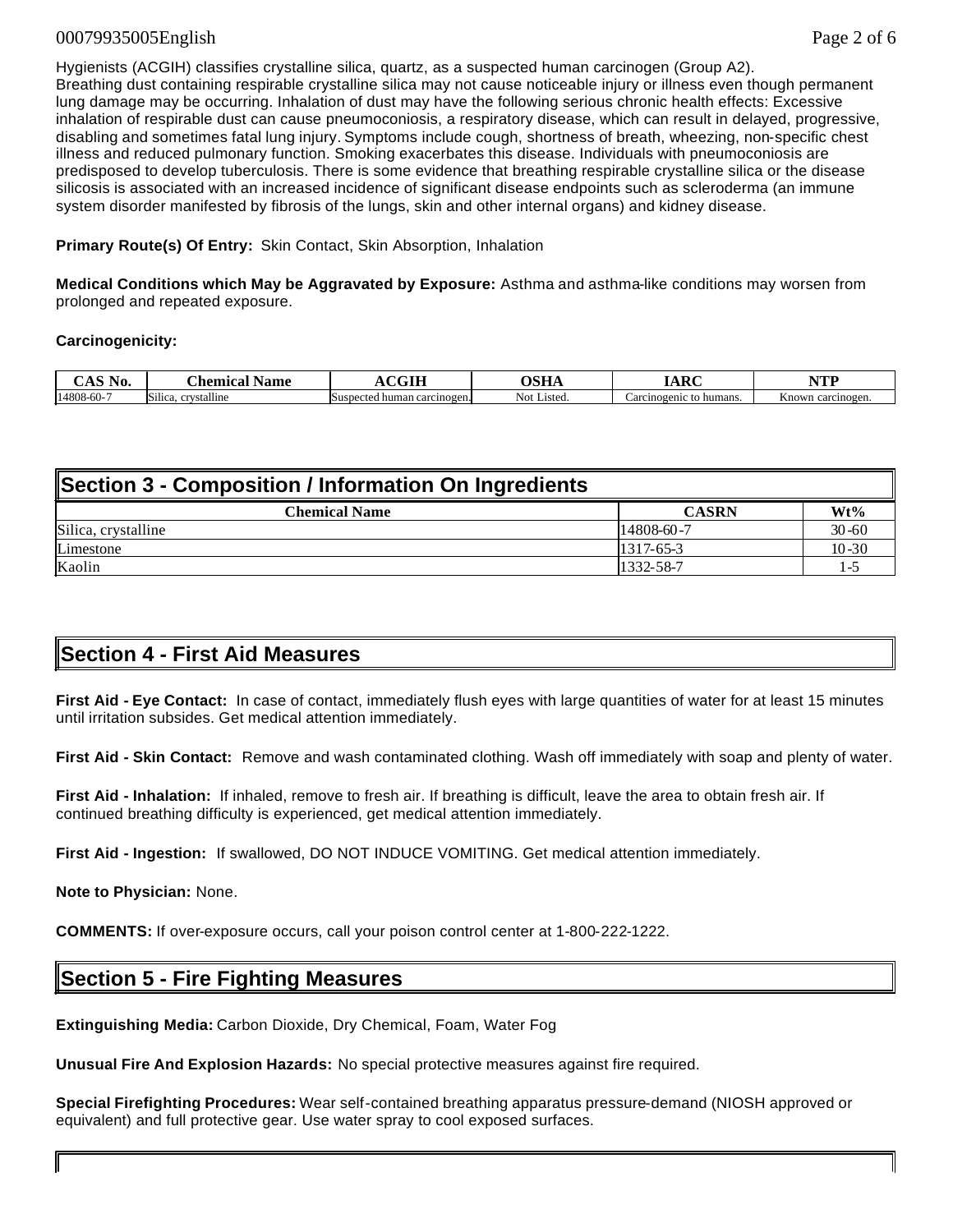### **Section 6 - Accidental Release Measures**

**Steps To Be Taken If Material Is Released Or Spilled:** Wear proper protective equipment as specified in Section 8. Use absorbent material or scrape up dried material and place in container.

## **Section 7 - Handling And Storage**

**Handling:** KEEP OUT OF REACH OF CHILDREN! DO NOT TAKE INTERNALLY. Use only with adequate ventilation. Avoid breathing vapor and contact with eyes, skin and clothing. Ensure fresh air entry during application and drying. Do not inhale dusts of this product. Wash thoroughly after handling.

**Storage:** Close container after each use. Do not store at temperatures above 120 degrees F. Store containers away from excessive heat and freezing. Store away from caustics and oxidizers.

| Section 8 - Exposure Controls / Personal Protection |              |                  |                   |                   |                                    |                  |                  |             |
|-----------------------------------------------------|--------------|------------------|-------------------|-------------------|------------------------------------|------------------|------------------|-------------|
| <b>Chemical Name</b>                                | <b>CASRN</b> | <b>ACGIH TWA</b> | <b>ACGIH STEL</b> | <b>ACGIH CEIL</b> | <b>OSHA TWA</b>                    | <b>OSHA STEL</b> | <b>OSHA CEIL</b> | <b>Skin</b> |
| Silica, crystalline                                 | 14808-60-7   | $0.025$ MGM.     | N.E.              | N.E.              | $10/(%SiO2 + 2)$<br>MGM3           | N.E.             | N.E.             | No          |
| Limestone                                           | 1317-65-3    | 10 MGM3          | N.E.              | N.E.              | 5 MGM3<br>(respirable<br>fraction) | N.E.             | N.E.             | No          |
| Kaolin                                              | 1332-58-7    | $2M$ MGM $31$    | N.E.              | N.E.              | 5 MGM3                             | N.E.             | N.E.             | No          |

#### **Exposure Notes:**

14808-60-7 The 2002 ACGIH Threshold Limit Values for Chemical Substances and Physical Agents lists the median Respirable Particulate Mass (RPM) point for crystalline silica at 4.0 microns in terms of the particle's aerodynamic diameter.

The TLVs for crystalline silica represent the respirable fraction.

OSHA PEL TWA for Quartz is calculated using the following formula: 10 mg/m3/(% SiO2 + 2). Both concentration and percent quartz for the application of this limit are to be determined from the fraction passing a size selector with the following characteristics.

| Aerodynamic diameter ( unit density sphere )   Percent passing selector |  |
|-------------------------------------------------------------------------|--|
|                                                                         |  |
|                                                                         |  |
|                                                                         |  |
|                                                                         |  |
|                                                                         |  |

**Precautionary Measures:** Contact lenses pose a special hazard; soft lenses may absorb and all lenses concentrate irritants.

**Engineering Controls:** Good general ventilation should be sufficient to control airborne levels. Ensure adequate ventilation, especially in confined areas. Local ventilation of emission sources may be necessary to maintain ambient concentrations below recommended exposure limits. If dry-sanding, provide sufficient mechanical ventilation to maintain exposure below PEL and TLV.

**Respiratory Protection:** In case of insufficient ventilation, wear suitable respiratory equipment. A NIOSH-approved air purifying respirator with an organic vapor cartridge or canister may be necessary under certain circumstances where airborne concentrations are expected to exceed exposure limits. A respiratory protection program that meets the OSHA 1910.134 and ANSI Z88.2 requirements must be followed whenever workplace conditions warrant a respirator's use. Use an approved NIOSH/OSHA respirator if dry sanded.

National Institute for Occupational Safety and Health (NIOSH) has recommended that the permissible exposure limit be changed to 50 micrograms respirable free silica per cubic meter of air (0.05 mg/m3) as determined by a full shift sample up to 10-hour work shift.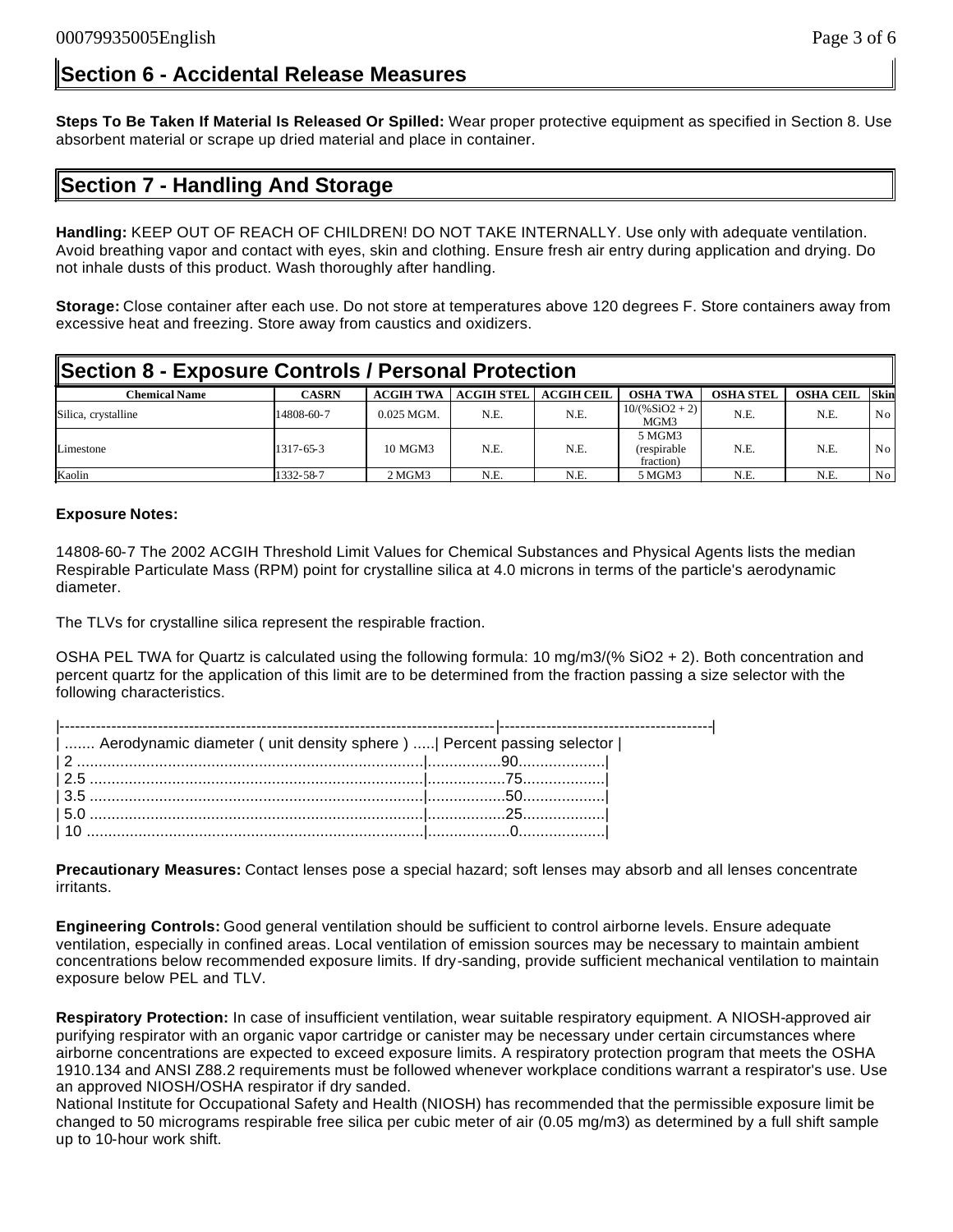**Skin Protection:** Rubber gloves.

**Eye Protection:** Goggles or safety glasses with side shields.

**Other protective equipment:** Not required under normal use.

**Hygienic Practices:** Wash hands before breaks and at the end of workday. Remove and wash contaminated clothing before re-use.

**Important:** Listed Permissible Exposure Levels (PEL) are from the U.S. Dept. of Labor OSHA Final Rule Limits (CFR 29 1910.1000); these limits may vary between states.

**Note:** An employee's skin exposure to substances having a "YES" in the "SKIN" column in the table above shall be prevented or reduced to the extent necessary under the circumstances through the use of gloves, coveralls, goggles or other appropriate personal protective equipment, engineering controls or work practices.

## **Section 9 - Physical And Chemical Properties**

**Boiling Range:** Not Established **Vapor Density:** Heavier Than Air **Odor: Slight Subset Codor Threshold:** Not Established **Color: Evaporation Rate:** Slower Than n-Butyl Acetate **Gray Gray Evaporation Rate:** Slower Than n-Butyl Acetate **Solubility in H2O:** Not Established **Specific Gravity:** 1.87 - 1.88<br> **Freeze Point:** Not Established **pH:** Between 7. **Freeze Point:** Not Established **pH: Between 7.0 and 12.0 Vapor Pressure: Not Established <b>Viscosity:** Not Established **Viscosity**: Not Established **Physical State:** Paste **Flammability:** Non-Flammable **Flash Point, F:** Greater than 200 **Method:** (Seta Closed Cup) **Lower Explosive Limit, %:** Not Determined **Upper Explosive Limit, %:**Not Determined

When reported, vapor pressure of this product has been calculated theoretically based on its constituent makeup and has not been determined experimentally.

(See section 16 for abbreviation legend)

## **Section 10 - Stability And Reactivity**

**Conditions To Avoid:** Excessive heat and freezing.

**Incompatibility:** Incompatible with strong bases and oxidizing agents.

**Hazardous Decomposition Products:** Normal decomposition products, i.e., COx, NOx.

**Hazardous Polymerization:** Hazardous polymerization will not occur under normal conditions.

**Stability:** Stable under recommended storage conditions.

## **Section 11 - Toxicological Information**

**Product LD50:** Not Established **Product LC50:** Not Established

None

**Significant Data with Possible Relevance to Humans:** None.

### **Section 12 - Ecological Information**

**Ecological Information:** Ecological injuries are not known or expected under normal use.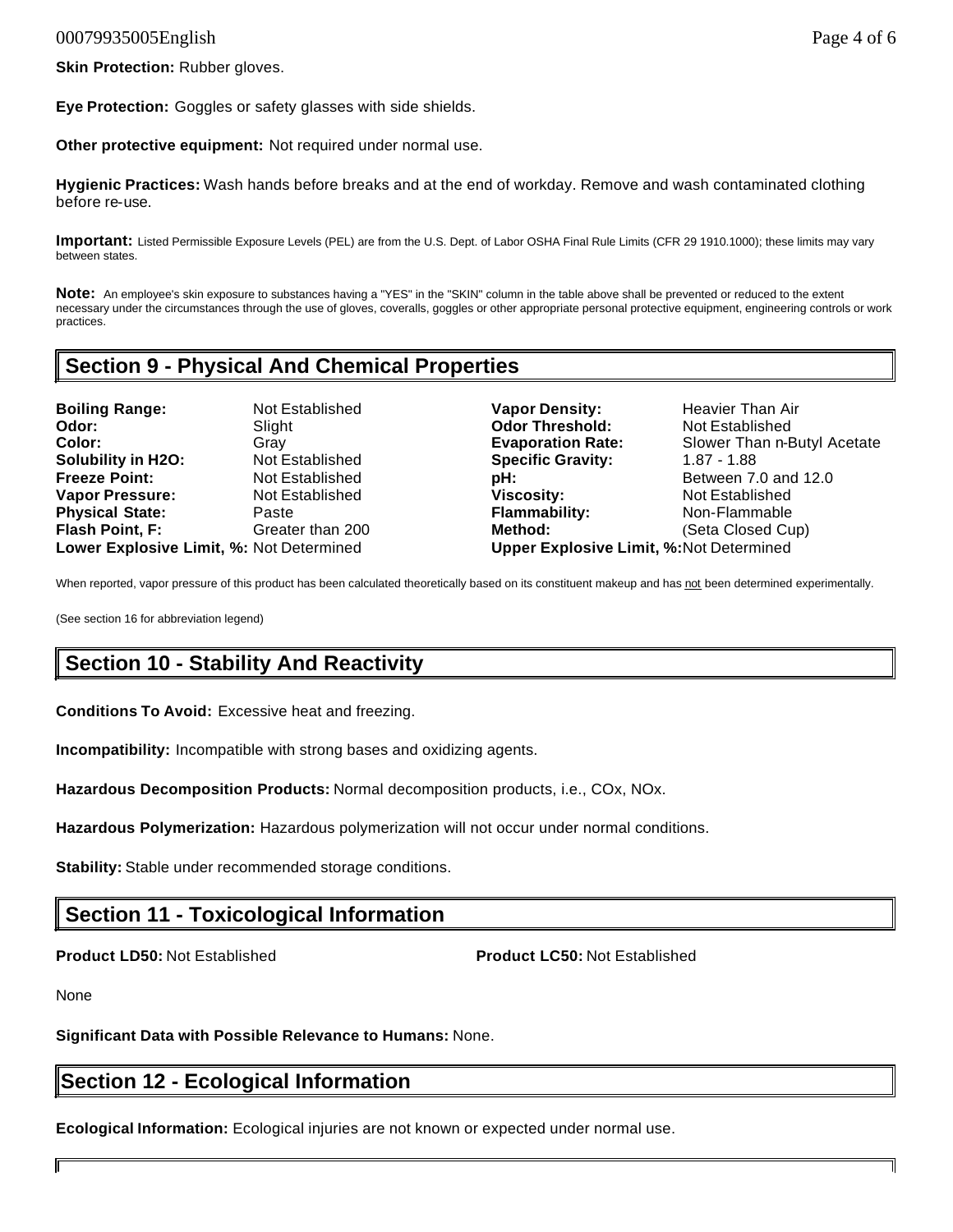## **Section 13 - Disposal Information**

**Disposal Information:** Dispose of material in accordance with all federal, state and local regulations. State and Local regulations/restrictions are complex and may differ from Federal regulations. Responsibility for proper waste disposal is with the owner of the waste.

**EPA Waste Code if Discarded (40 CFR Section 261):** None.

## **Section 14 - Transportation Information**

| <b>DOT Proper Shipping</b><br>Name: | Not Regulated. | <b>Packing Group:</b>   | N.A. |
|-------------------------------------|----------------|-------------------------|------|
| <b>DOT Technical Name:</b>          | N.A.           | <b>Hazard Subclass:</b> | N.A. |
| <b>DOT Hazard Class:</b>            | N.A.           | DOT UN/NA Number:       | N.A. |

Note: The shipping information provided is applicable for domestic ground transport only. Different categorization may apply if shipped via other modes of transportation and/or to non-domestic destinations.

### **Section 15 - Regulatory Information**

#### **CERCLA - SARA Hazard Category:**

This product has been reviewed according to the EPA 'Hazard Categories' promulgated under Sections 311 and 312 of the Superfund Amendment and Reauthorization Act of 1986 (SARA Title III) and is considered, under applicable definitions, to meet the following categories:

Immediate Health Hazard, Chronic Health Hazard

#### **SARA Section 313:**

This product contains the following substances subject to the reporting requirements of Section 313 of Title III of the Superfund Amendment and Reauthorization Act of 1986 and 40 CFR part 372:

None

#### **Toxic Substances Control Act:**

All ingredients in this product are either on TSCA inventory list, or otherwise exempt.

This product contains the following chemical substances subject to the reporting requirements of TSCA 12(B) if exported from the United States:

None

#### **New Jersey Right-to-Know:**

The following materials are non-hazardous, but are among the top five components in this product:

| $\sim$<br>`hemica<br>⊾nmo<br>уаше | $\sim$<br>-<br>$\sim$ $\sim$ $\sim$ |
|-----------------------------------|-------------------------------------|
| Water                             | 772210<br>$22 - 10$                 |
| Non-Hazardous Polymer             | Proprietary                         |

#### **Pennsylvania Right-to-Know:**

The following non-hazardous ingredients are present in the product at greater than 3%: